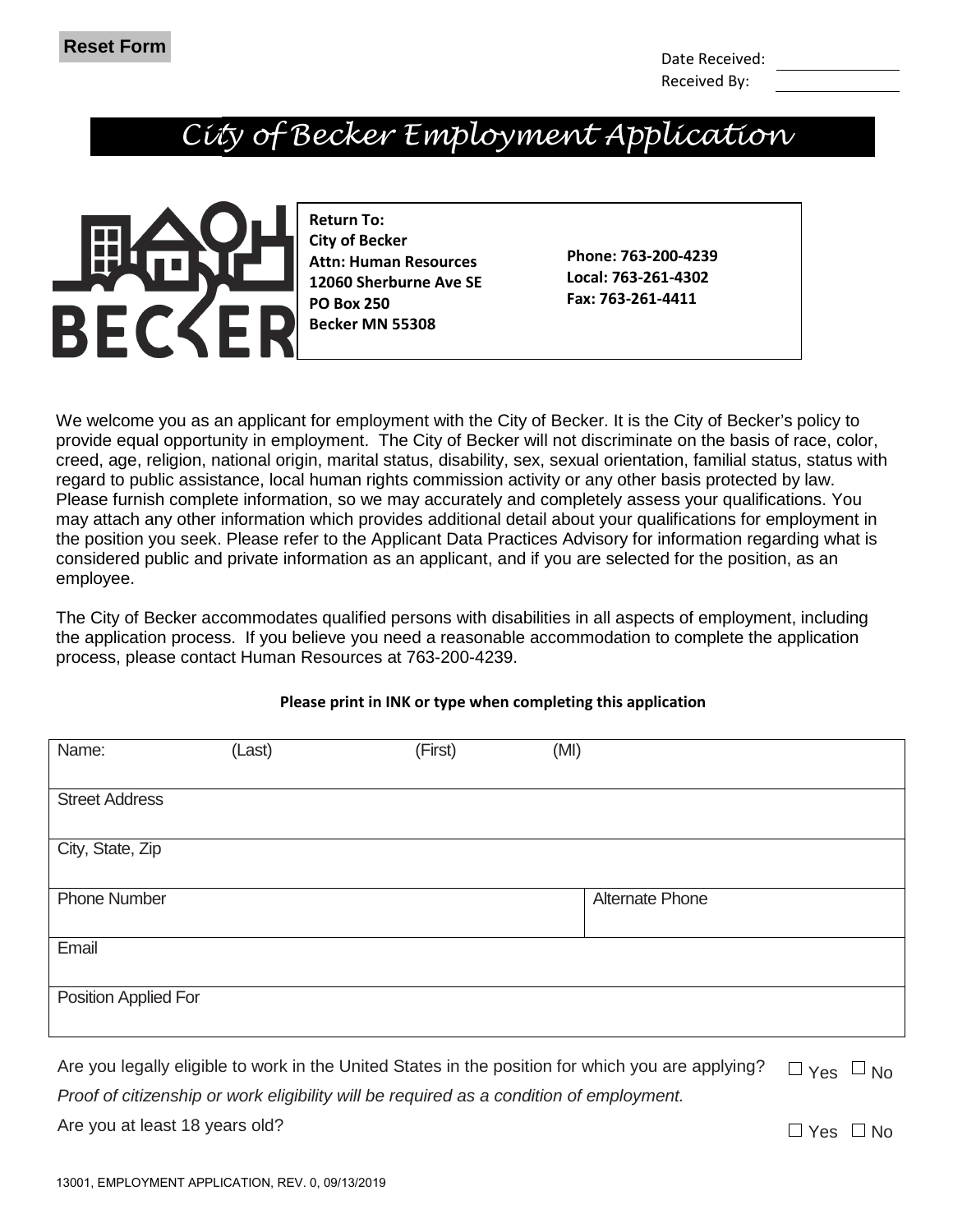## *Educational Experience*

| 12345678          | 9 10 11 12 GED     | 13 14 15 16          | MA MS PHD JD         |
|-------------------|--------------------|----------------------|----------------------|
| Grade School      | <b>High School</b> | College/Technical    | Graduate             |
| Did you graduate: | ⊐Yes ∐No           | $\Box$ Yes $\Box$ No | $\Box$ Yes $\Box$ No |
|                   | <b>High School</b> | College/Technical    | Graduate JD          |

|  |  |  | Circle the highest grade completed |
|--|--|--|------------------------------------|
|--|--|--|------------------------------------|

| <b>School Name</b>      | <b>Address</b> | <b>Course of study</b> | <b>Degree</b> |
|-------------------------|----------------|------------------------|---------------|
| High School:            |                |                        |               |
| College:                |                |                        |               |
| <b>Graduate School:</b> |                |                        |               |
| Technical/Vocational:   |                |                        |               |
| Other:                  |                |                        |               |
| Other:                  |                |                        |               |

List any other courses, seminars, workshops, or training you have that may provide you with skills related to this position:

List any current licenses, registrations, or certificates you possess which may be related to this position: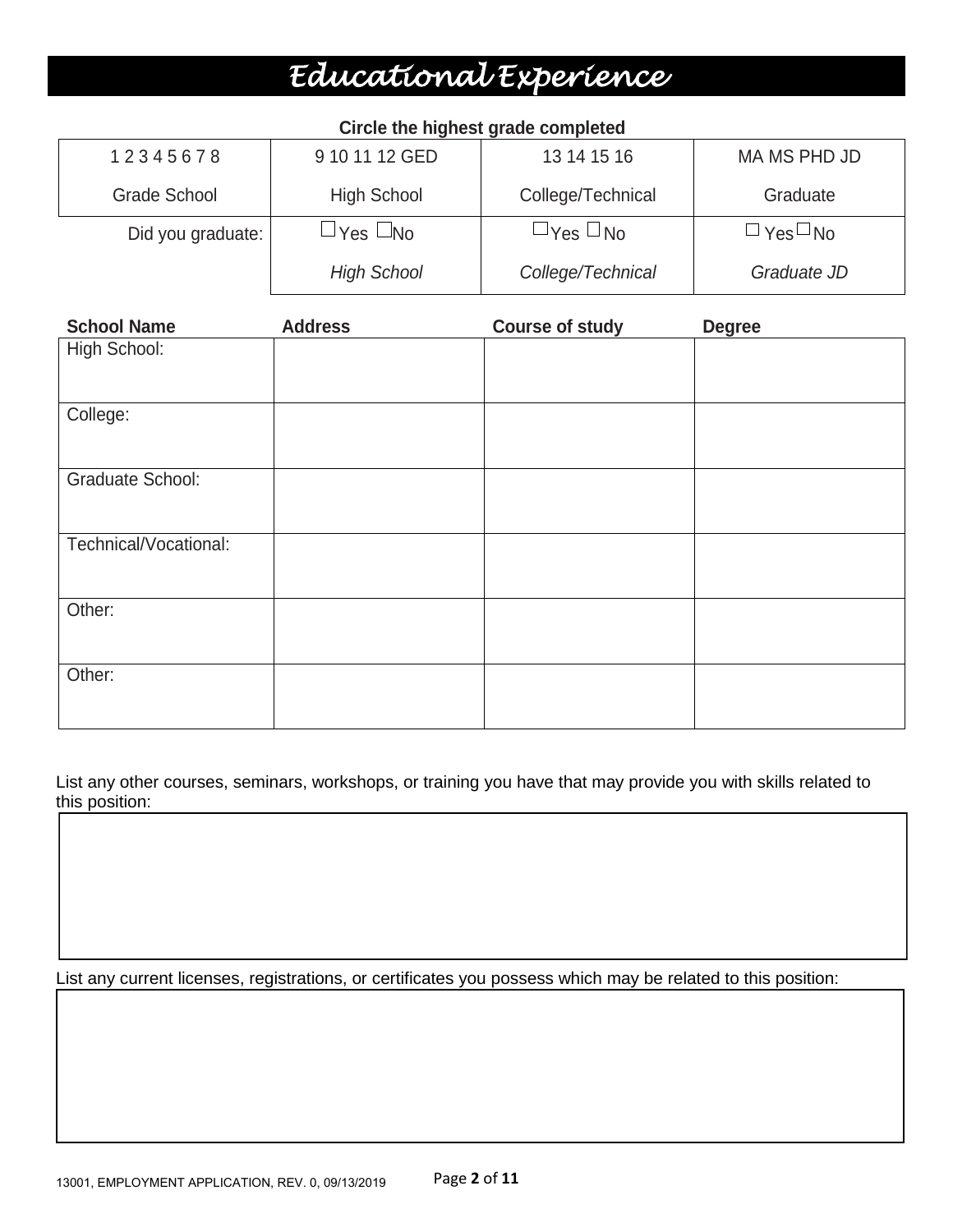## *Employment Experience*

List present or most recent employer first. Please note "see resume" is not an acceptable response for any entries on this application. Resumes will only be considered in addition to, but not in lieu of, this application. Please list at a minimum 10 years previous experience if available. Add additional pages if needed.

| Company                           | Name of last supervisor | Hrs/Week               |
|-----------------------------------|-------------------------|------------------------|
| <b>Address</b>                    | <b>Start Date</b>       | <b>Starting Salary</b> |
| City, State, Zip                  | <b>End Date</b>         | <b>Final Salary</b>    |
| <b>Phone Number</b>               | Last job title          |                        |
| Reason for leaving (be specific): |                         |                        |
| Describe your work in this job:   |                         |                        |
| May we contact this employer?     | $\Box$ Yes $\Box$ No    |                        |

| Company                           | Name of last supervisor                | Hrs/Week               |
|-----------------------------------|----------------------------------------|------------------------|
| Address                           | <b>Start Date</b>                      | <b>Starting Salary</b> |
| City, State, Zip                  | <b>End Date</b><br><b>Final Salary</b> |                        |
| <b>Phone Number</b>               | Last job title                         |                        |
| Reason for leaving (be specific): |                                        |                        |
|                                   |                                        |                        |
| Describe your work in this job:   |                                        |                        |
|                                   |                                        |                        |
|                                   |                                        |                        |
| May we contact this employer?     | $\Box$ Yes $\Box$ No                   |                        |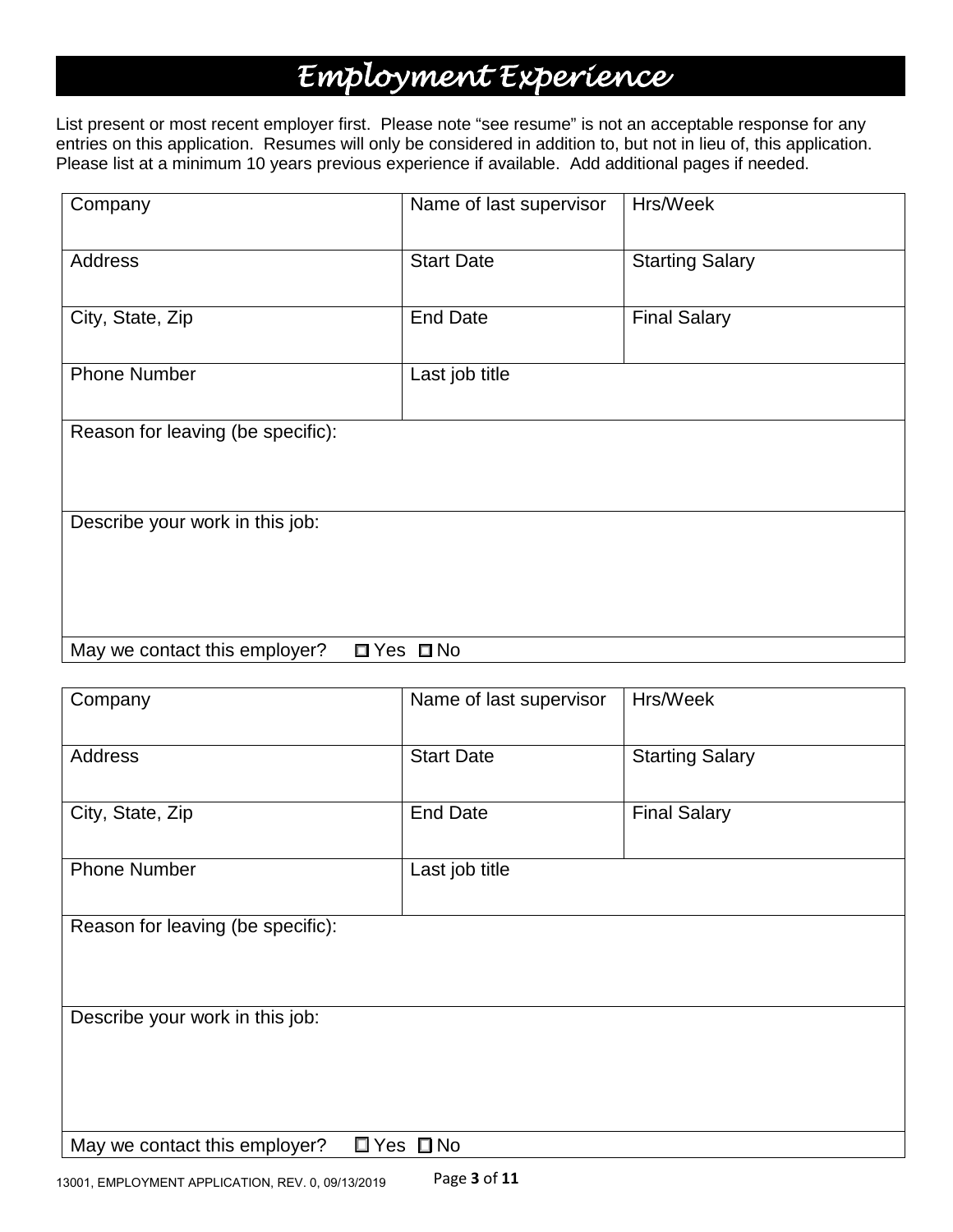# *Employment Experience - Continued*

| Company                           | Name of last supervisor | Hrs/Week               |
|-----------------------------------|-------------------------|------------------------|
| <b>Address</b>                    | <b>Start Date</b>       | <b>Starting Salary</b> |
| City, State, Zip                  | <b>End Date</b>         | <b>Final Salary</b>    |
| <b>Phone Number</b>               | Last job title          |                        |
| Reason for leaving (be specific): |                         |                        |
|                                   |                         |                        |
| Describe your work in this job:   |                         |                        |
|                                   |                         |                        |
| May we contact this employer?     | $\Box$ Yes $\Box$ No    |                        |

| Company                           | Name of last supervisor | Hrs/Week               |  |  |  |  |
|-----------------------------------|-------------------------|------------------------|--|--|--|--|
|                                   |                         |                        |  |  |  |  |
| Address                           | <b>Start Date</b>       | <b>Starting Salary</b> |  |  |  |  |
|                                   |                         |                        |  |  |  |  |
| City, State, Zip                  | <b>End Date</b>         | <b>Final Salary</b>    |  |  |  |  |
|                                   |                         |                        |  |  |  |  |
| <b>Phone Number</b>               | Last job title          |                        |  |  |  |  |
|                                   |                         |                        |  |  |  |  |
| Reason for leaving (be specific): |                         |                        |  |  |  |  |
|                                   |                         |                        |  |  |  |  |
|                                   |                         |                        |  |  |  |  |
| Describe your work in this job:   |                         |                        |  |  |  |  |
|                                   |                         |                        |  |  |  |  |
|                                   |                         |                        |  |  |  |  |
|                                   |                         |                        |  |  |  |  |
|                                   |                         |                        |  |  |  |  |
| May we contact this employer?     | $\Box$ Yes $\Box$ No    |                        |  |  |  |  |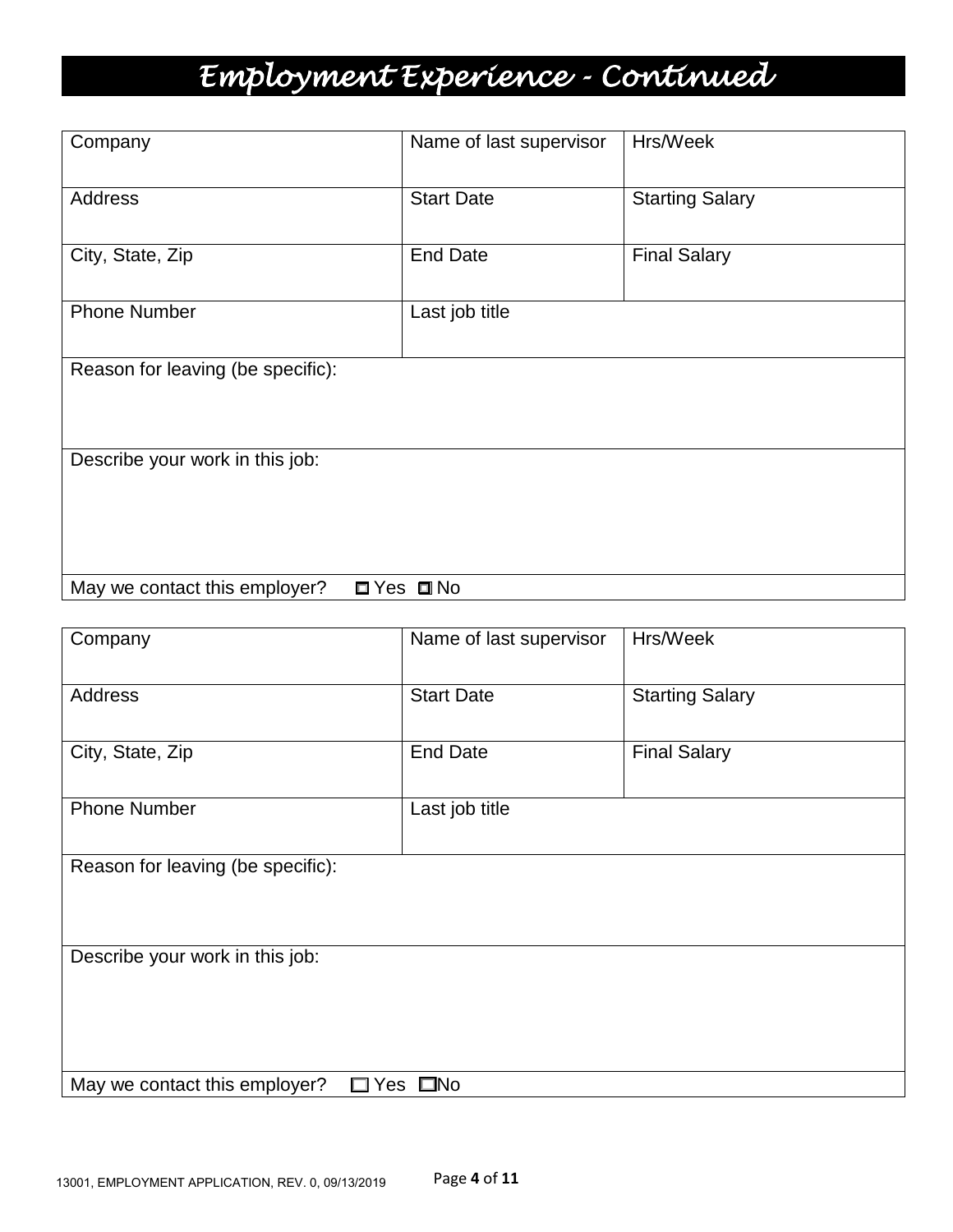## *Unsalaried Experience*

Describe any unsalaried or volunteer experience relevant to the position for which you are applying (you may exclude, if you wish, information which would reveal race, sex, religion, age, disability, or other protected status).

## *Professional References*

List three people we may contact as a professional reference.

| Name           | Occupation        |
|----------------|-------------------|
| <b>Address</b> | City, State, Zip  |
|                |                   |
| Home Phone     | <b>Work Phone</b> |
|                |                   |

| Name       | Occupation        |
|------------|-------------------|
| Address    | City, State, Zip  |
| Home Phone | <b>Work Phone</b> |

| Name           | Occupation        |
|----------------|-------------------|
| <b>Address</b> | City, State, Zip  |
| Home Phone     | <b>Work Phone</b> |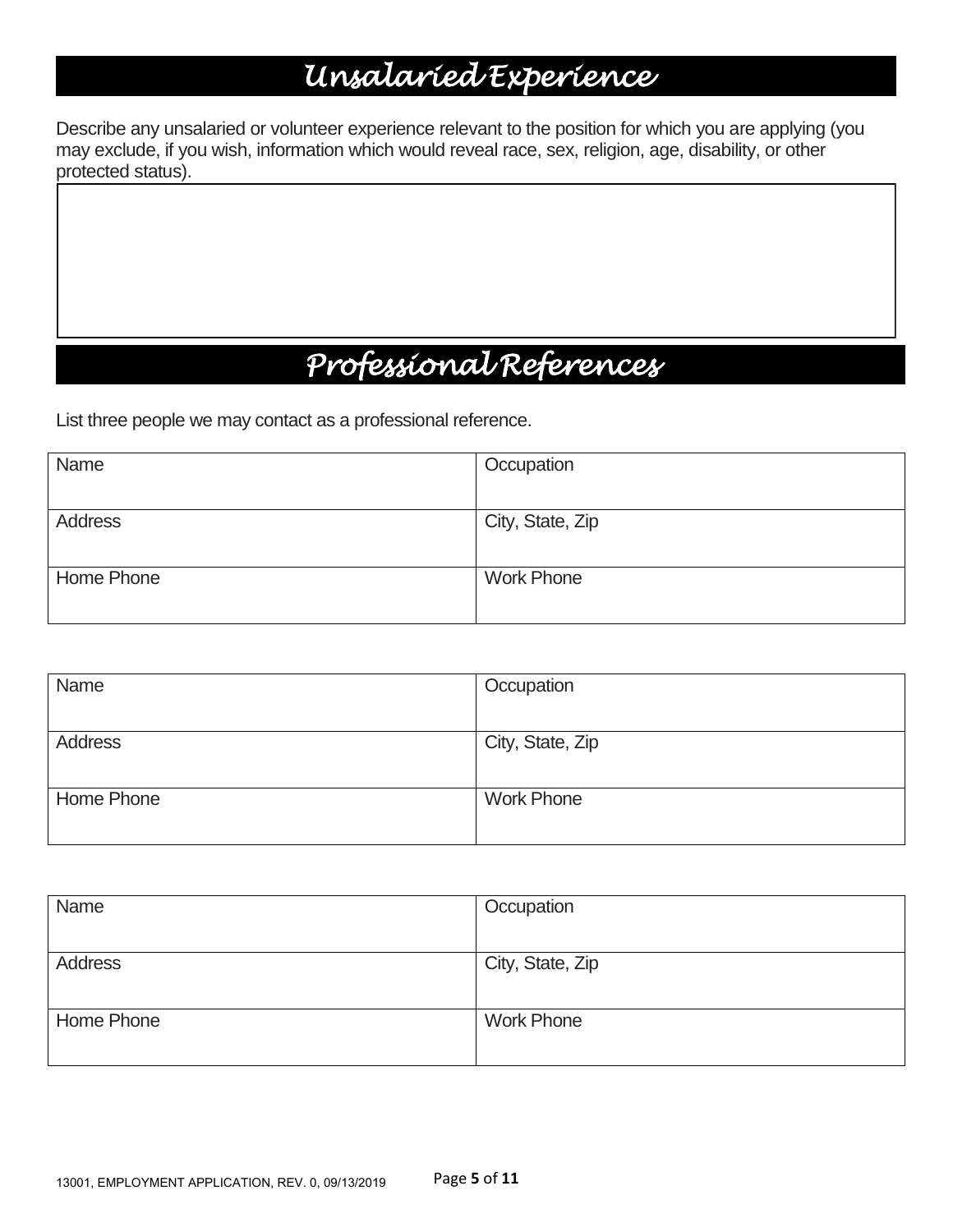### *Military Experience*

Did you serve in the U.S. Armed Forces?  $\Box$  Yes  $\Box$  No Describe your duties:

Do you wish to apply for Veterans' Preference points: □Yes □No

If you answered "yes," you must complete the enclosed application for Veterans' Preference points, and submit the application and required documentation to the City of Becker by the application deadline of the position for which you are applying.

### *Authorization*

I certify that all information I have provided in this application for employment is true and complete to the best of my knowledge. Any misrepresentation or omission of any fact in my application, resume or any other materials, or during any interviews, can be justification for refusal of employment, or if employed, will be grounds for dismissal, regardless of length of employment or when the misrepresentation or omission is discovered.

I acknowledge that I have received a copy of the job description summary for the position/s for which I am applying. I further acknowledge my understanding that employment with the City of Becker is "at will," and that employment may be terminated by either the City of Becker or me at any time, with or without notice.

With my signature below, I am providing the City of Becker authorization to verify all information I provided within this application packet, including contacting current or previous employers. However, I understand that if, in the Employment Experience section I have answered "No" to the question, "May we contact your current employer?," contact with my current employer will not be made without my specific authorization.

I further understand that criminal history checks may be conducted (after I have been selected for an interview, in the case of non-public safety positions) and that a conviction of a crime related to this position may result in my being rejected for this job opening. I also understand it is my responsibility to notify the City of Becker in writing of any changes to information reported in this application for employment.

\_\_\_\_\_\_\_\_\_\_\_\_\_\_\_\_\_\_\_\_\_\_\_\_\_\_\_\_\_\_\_\_\_\_\_\_\_\_ \_\_\_\_\_\_\_\_\_\_\_\_\_\_\_\_\_\_\_\_\_\_\_

Signature **Date**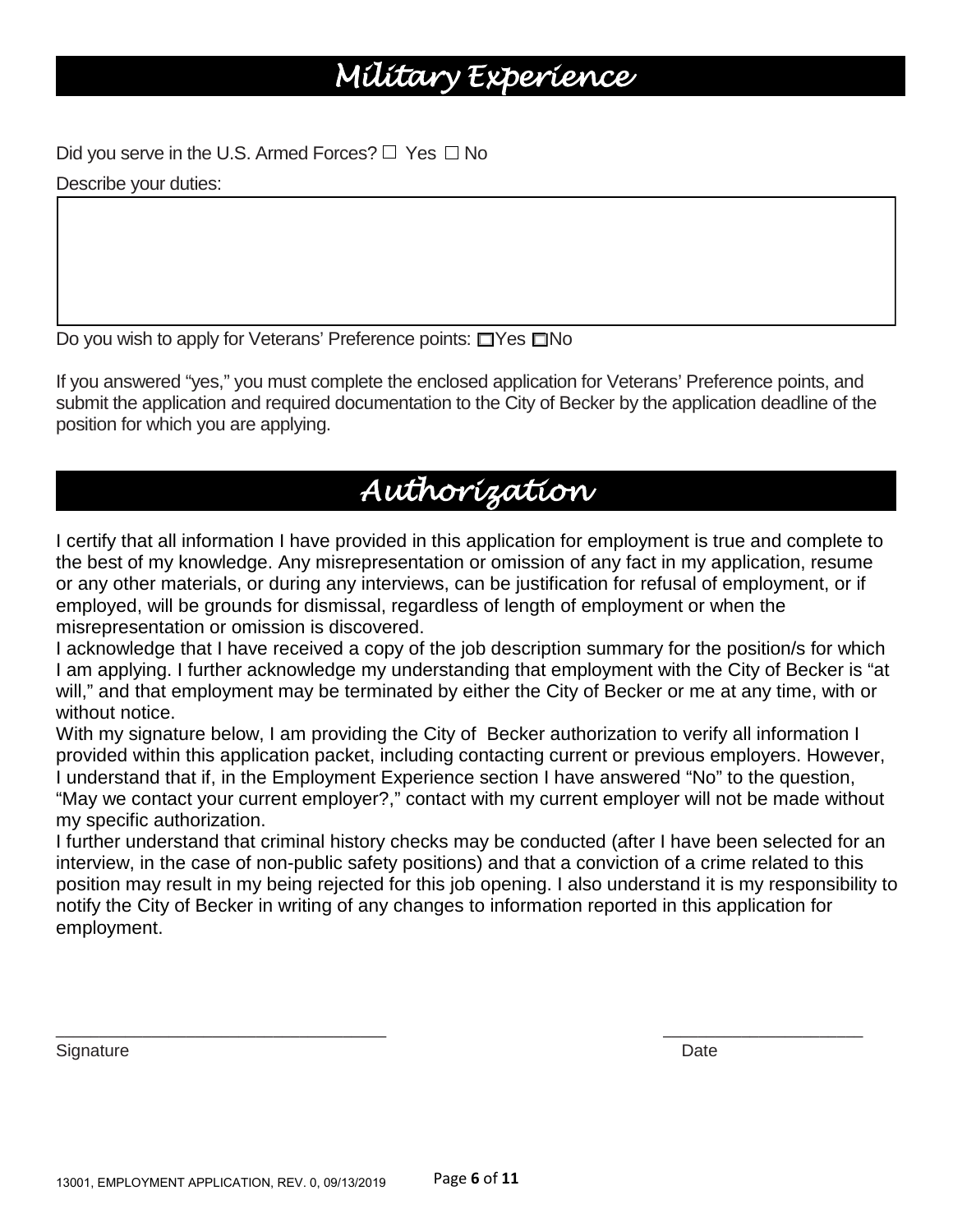### *Veteran's Preference*

#### **COMPLETE THIS FORM ONLY IF YOU ARE CLAIMING VETERANS' PREFERENCE**

**NOTE: COPY OF "MEMBER COPY 4" VETERAN'S DD214, OR OTHER DOCUMENTATION VERIFYING SERVICE, MUST BE** 

**ATTACHED** 

#### **(Veteran is defined by Minn. Stat. § 197.447)**

**You must submit a PHOTOCOPY of your "Member Copy 4" of your DD214 or other documentation verifying service to substantiate the services information requested on the form. Claims not accompanied by proper documentation will not be processed. For assistance in obtaining a copy of your "member Copy 4" of your DD214, or other documentation verifying service, contact your County Veterans' Service Office.**

The City of Becker operates under a point preference system, which awards points to qualified veterans to supplement their application. Ten (10) points are granted to non-disabled veterans on open competitive examinations; Fifteen (15) points are awarded if the veteran has a service connected compensable disability as certified by the U.S. Department of Veterans Affairs (USDVA).

To qualify for preference for a **competitive exam**, you must have earned a passing score and been separated under honorable conditions from any branch of the armed forces of the United States after having served on active duty for 181 consecutive days, **or** by reason of disability incurred while serving on active duty, **or** after having served

the full period called **or** ordered for federal, active duty **and** be a United States citizen or resident alien. Veteran's preference may be used by the surviving spouse of a deceased veteran, who died on active duty or as a result of active duty, and by the spouse of a disabled veteran who is unable to qualify because of the disability.

To qualify for preference on a **promotional exam**, a veteran must have earned a passing exam score and received a USDVA active duty service connected disability rating of 50% or more. For a promotional exam, a qualified disabled veteran is entitled to be granted five (5) points. Disabled veterans eligible for such preference may use the five points preference only for the first promotion after securing employment with the City of Becker

Claims must be made on the form below and submitted with your application by the application deadline of the position for which you are applying. If the "Member Copy 4" DD214, or other documentation verifying service, is submitted to our office separate from this sheet, please attach a note with it indicating the position for which you are applying and your present address.

| Name<br>(Last)   | (First) | (MI)             |  | Position For Which You Applied: |                                         |
|------------------|---------|------------------|--|---------------------------------|-----------------------------------------|
|                  |         |                  |  | Closing Date:                   |                                         |
| Address (Street) | (City)  | (Zip)<br>(State) |  | <b>Phone Number</b>             | Are you a US Citizen or Resident Alien? |
|                  |         |                  |  |                                 | ⊟ NO<br><b>YES</b>                      |

#### **VETERAN (10 points):**

("Member Copy 4" of DD214 or DD215, or other documentation verifying service, must be submitted to receive points) Honorably discharged veteran No No No No No

#### **DISABLED VETERAN (15 points):**

("Member Copy 4" of DD214, or other documentation verifying service, and USDVA letter of disability rating decision of 10% or more must be submitted to receive points)

Percent of Disability: \_\_\_\_\_\_%

Have you ever been promoted within the City of Becker employment?  $\Box$  Yes  $\Box$  No

#### **SPOUSE OF DECEASED VETERAN (10 points or 15 if the veteran was disabled at time of death):**

("Member Copy 4" of DD214 or DD215, or other documentation verifying service, photocopy of marriage certificate, spouse's death certificate and proof veteran died on or as a result of active duty must be submitted to receive points. You are ineligible to receive points if you have remarried or were divorced from the veteran).<br>Date of Death:

| $\Box$ Yes<br>Have you remarried? | $\square$ No |
|-----------------------------------|--------------|
|-----------------------------------|--------------|

**SPOUSE OF DISABLED VETERAN (15 points):** ("Member Copy 4" of DD214 or DD215, or other documentation verifying service, and USDVA letter of disability rating decision of 10% or more must be submitted to receive points).

\_\_\_\_\_\_\_\_\_\_\_\_\_\_\_\_\_\_\_\_\_\_\_\_\_\_\_\_\_\_\_\_\_\_\_\_\_\_\_\_\_\_\_\_\_\_\_\_\_\_\_\_\_\_\_\_\_\_\_\_\_\_\_\_\_\_\_\_\_\_\_\_\_\_\_\_\_\_\_\_\_\_\_\_\_\_\_\_\_\_\_\_\_\_\_\_\_\_\_\_\_\_\_\_\_\_\_\_\_\_\_\_\_\_

How does Veteran's disability prevent performance of a stated job "requirement?" Due to the veteran's service-connected disability the veteran is unable to qualify for this position because (be specific):

*AFFIDAVIT*: **I hereby claim Veterans' Preference points for this examination and swear/affirm that the information given is true, complete and correct to the best of my knowledge. I hereby acknowledge that I am responsible to obtain the required Veterans' Preference verification documents and submit them to the City of Becker by the required application deadline.**

\_\_\_\_\_\_\_\_\_\_\_\_\_\_\_\_\_\_\_\_\_\_\_\_\_\_\_\_\_\_\_\_\_\_\_\_\_\_\_\_\_\_\_\_\_ \_\_\_\_\_\_\_\_\_\_\_\_\_\_\_\_\_\_\_\_\_\_\_\_\_\_\_

Signature **Date**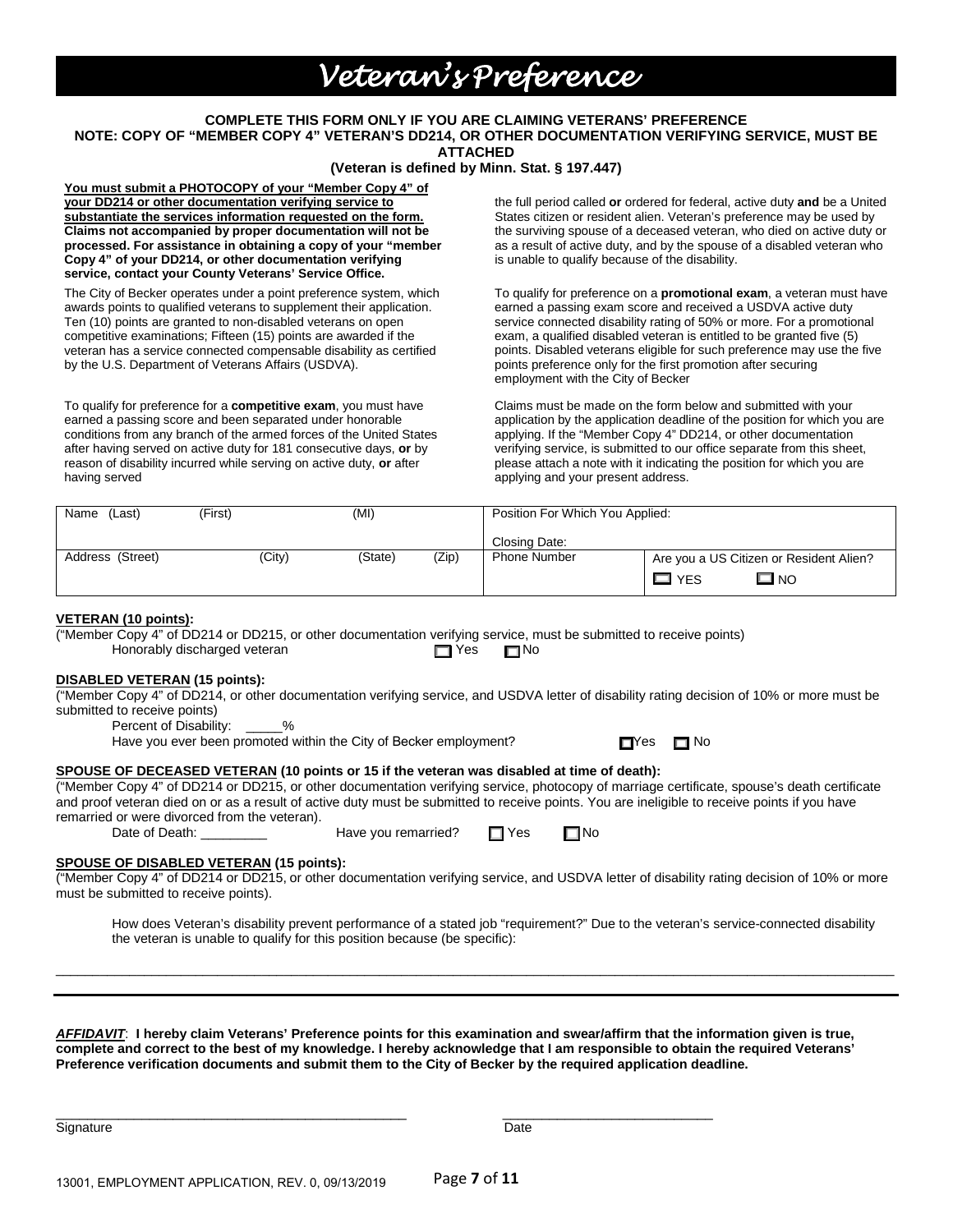## *Information Regarding Claiming Veteran's Preference*

Preference points are awarded to qualified veterans as defined by Minn. Stat. § 197.477, and to certain spouses of deceased or disabled veterans subject to the provision of Minn. Stat. §§ 197.447 and 197.455.

The veteran must:

- a) be a U.S. citizen or resident alien;
- b) have received a discharge under honorable conditions from any branch of the U.S. Armed Forces; AND have either:
	- i. served on active duty for at least 181 consecutive days, or
	- ii. have been discharged by reason of service connected disability, or
	- iii. have completed the minimum active duty requirement of federal law, as defined by CFR title 38, section 3.12a, i.e., having fulfilled the full period for which a person was called or ordered to active duty by the United States President, or
	- iv. certified service and verification of "veteran status" granted under U.S. PL 95-202.

The information provided will be used to determine your eligibility for veterans' preference points. You are required to supply the following information:

1) Attach a copy of the "Member Copy 4" of your DD214 or DD215, or other documentation verifying service. This copy must state the nature of discharge; i.e., honorable, general, medical, under honorable conditions.

2) Disabled veterans must also supply a Military/United States Department of Veterans' Affairs Rating Decision that supports/verifies the fact that the injury was incurred while on, or as a result of, active duty service. Disability incurred while on, or as a result of, active duty for training purposes does not quality for disabled veteran preference per Minn. Stat. §§ 197.455 and 197.447.

3) A spouse of a deceased veteran, applying for preference points must supply their marriage certificate, the veteran's "Member Copy 4" DD214 or DD215, or other documentation verifying service, USDVA verification that veteran died on or as a result of active duty, a death certificate, verification of their marriage at the time of veteran's death, and that the spouse has not remarried.

Thank you for your military service and for your interest in employment with the City of Becker. Please contact our office at (763) 200-4239 or your local County Veterans' Service Office, if you have any questions regarding veterans' preference.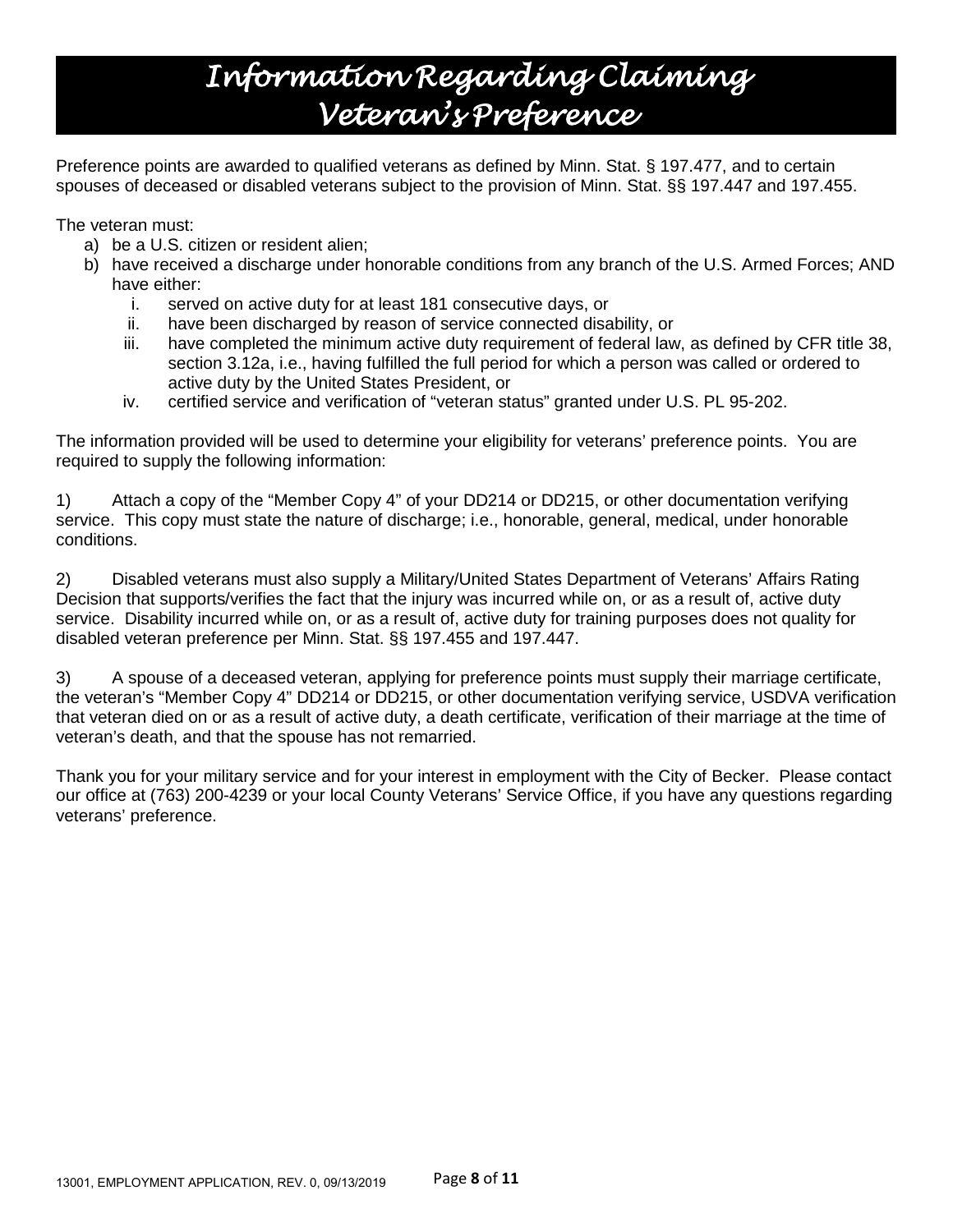### *Equal Employment Opportunity Information*

The information asked of you will be used to evaluate our overall efforts in reaching all segments of the population. The following information is VOLUNTARY and CONFIDENTIAL. This information is NOT A PART of the application file and is REMOVED from the application when received by our office. The City of Becker appreciates your cooperation in our efforts to ensure affirmative action and equal opportunity.

| Position(s) for which you are applying:                                                                                                                                                                                                                                                    |
|--------------------------------------------------------------------------------------------------------------------------------------------------------------------------------------------------------------------------------------------------------------------------------------------|
| Gender: Male n Female                                                                                                                                                                                                                                                                      |
| With which racial/ethnic group do you identify?                                                                                                                                                                                                                                            |
| $\Box$ Black or African American                                                                                                                                                                                                                                                           |
| $\Box$ Hispanic or Latino                                                                                                                                                                                                                                                                  |
| $\sqcup$ American Indian or Alaskan Native through Tribunal affiliation or community recognition                                                                                                                                                                                           |
| $\Box$ Caucasian/White                                                                                                                                                                                                                                                                     |
| $\square$ Asian                                                                                                                                                                                                                                                                            |
| $\Box$ Native Hawaiian or other Pacific Islander                                                                                                                                                                                                                                           |
| $\Box$ Two or more races                                                                                                                                                                                                                                                                   |
| Disability status, defined as:                                                                                                                                                                                                                                                             |
| 1) Has a physical or mental condition that substantially or materially limits a major life activity<br>(such as walking, talking, seeing, hearing or learning);<br>2) Has a history of a disability (such as cancer that is in remission);<br>3) Is regarded as having such an impairment. |

Do you claim disability status?  $\Box$  Yes  $\Box$  No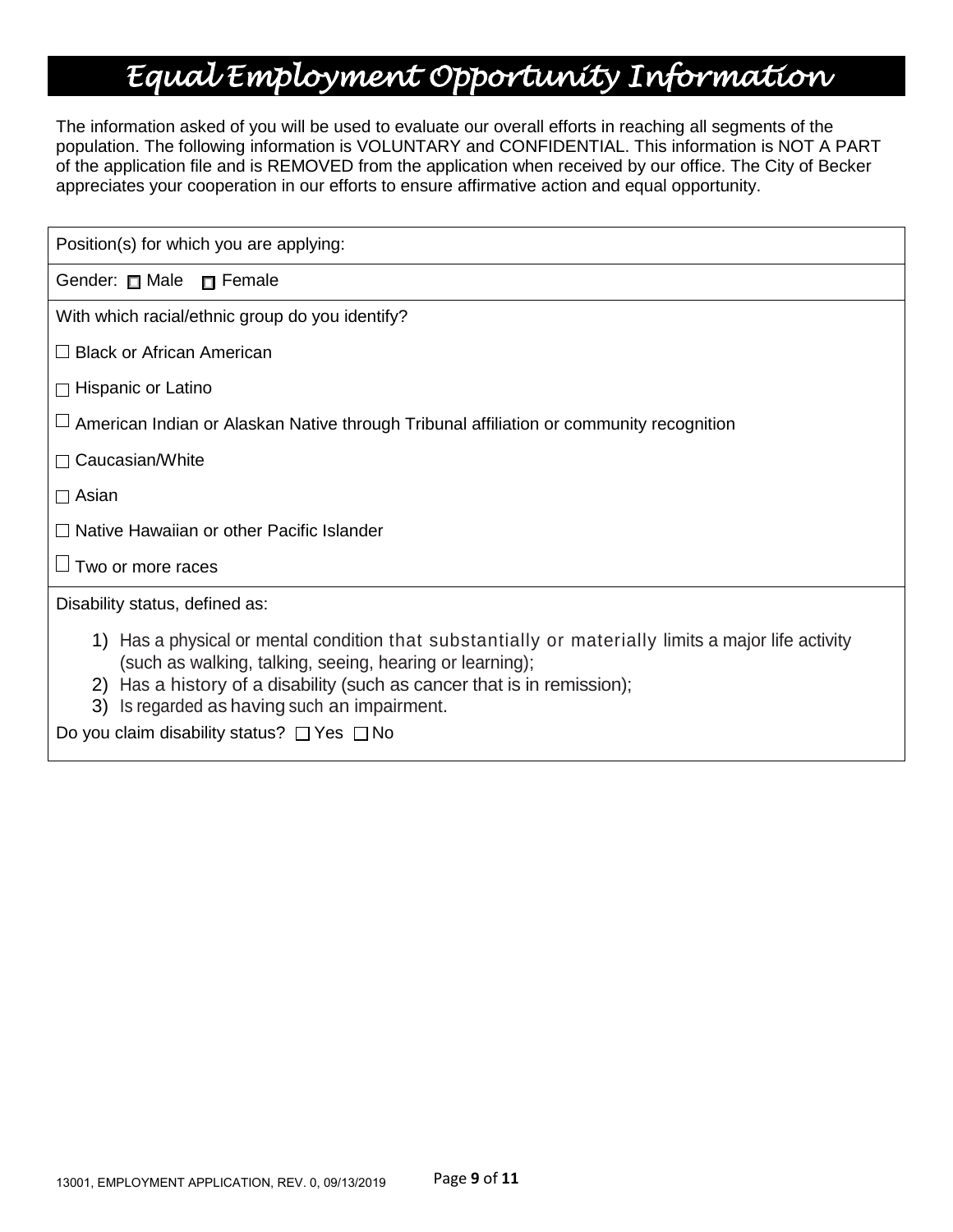## *Applicant Data Practices Advisory*

The Minnesota Government Data Practices Act (Minn. Stat. §§ 13.01 – 13.90) includes two sections affecting applicants seeking employment with the City of Becker. First, under "Rights of Subjects of Data" (Minn. Stat. § 13.04), when an applicant is asked to provide information about him/herself, the City must advise you of:

- The purpose and intended use of the data;
- Whether you may refuse or are legally required to supply the requested data;
- Any known consequences arising from your supplying or refusing to supply the data; and
- The identity of other persons or organizations authorized by State of Federal law to receive the data you provide.

Second under "Personnel Data" (Minn. Stat. §13.43) the following data on you as an applicant for employment by a public agency is automatically public:

- Your veteran's status;
- Your job history;
- Your education and training;
- Your relevant test scores;
- Your rank on our eligibility list; and
- Work availability.

As an applicant, your name is considered private until you are certified as eligible for appointment to a position or are considered by the appointing authority to be a finalist for a position in public employment.

If you are hired, the following additional data about you will be considered public information:

- Your name;
- Your employee identification number (which is not your Social Security number);
- Your actual gross salary, contract fees, salary range, and actual gross pension;
- The value and nature of employer paid benefits;
- The basis for and the amount of any added remuneration, including expense reimbursement, in addition to your salary;
- You job title, bargaining unit (if applicable) and job description;
- The dates of your first and last employment with us;
- The status of any written complaints or charges against you while you work for the City of Becker, regardless whether or not they have resulted in disciplinary action, the final disposition of any disciplinary action and supporting documentation;
- You work location and work telephone number;
- Your education and training background;
- Work-related continuing education;
- Honors and awards you have received;
- Payroll timesheets or other comparable data that are only used to account for your works time for payroll purposes: except to the extent that release of time sheet data would reveal employee's reasons for the use of sick or other medical leave or other non-public data;
- Your previous work experience;